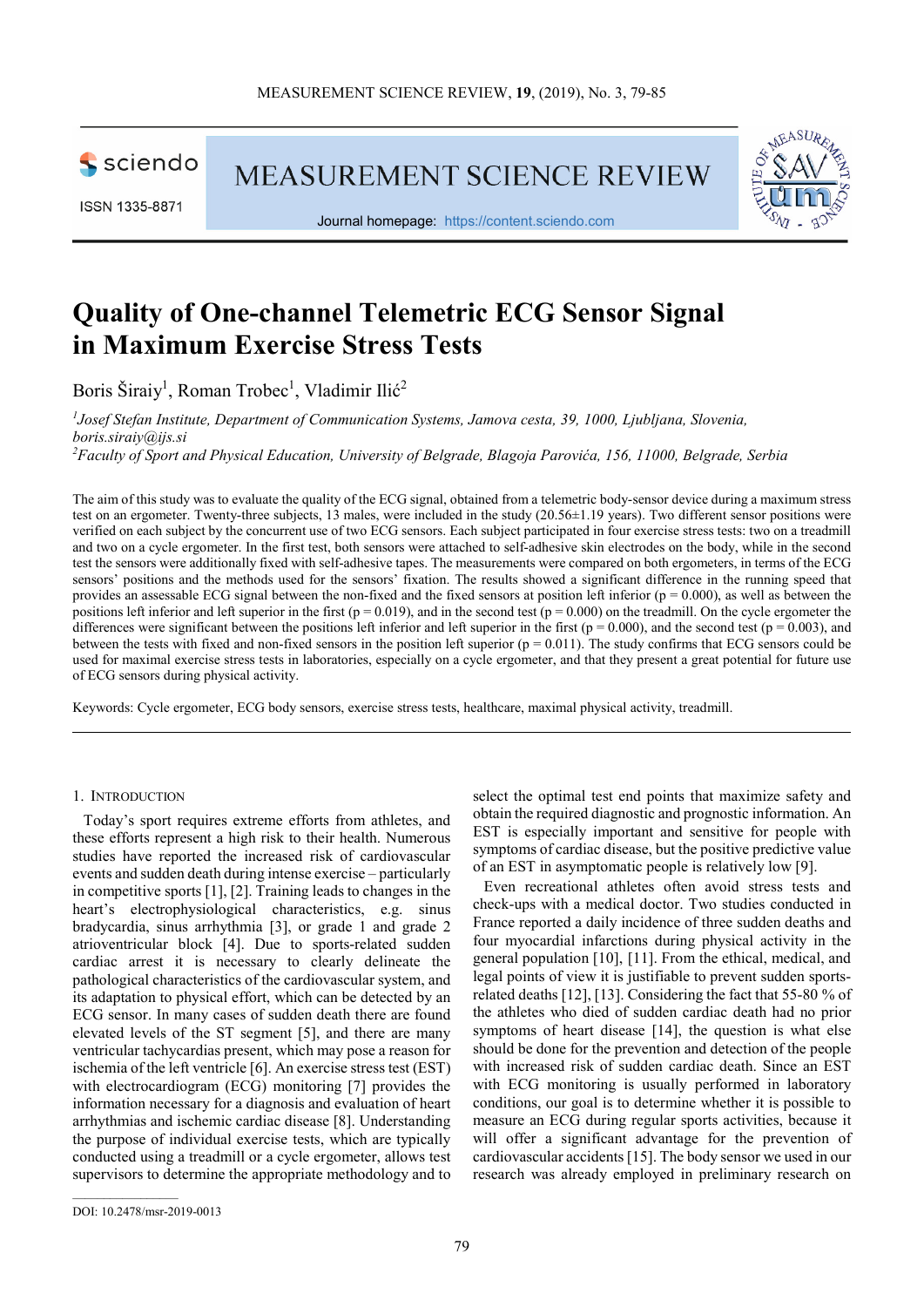cardiac patients [16], and to conduct a study during light physical activity [17]. This study presents an extension of the pilot study made with the same device [18].

# *Aims of the study*

Because it was already recognised that the poor quality of telemetric ECG recordings can lead to misdiagnosis [19], the aim of this study was to evaluate ECG body-sensor signals during maximum EST, and to analyse the quality of the recorded ECG signal. Next aim was to determine whether varying positions of the sensor and different types of sensor fixation influenced the ECG signal. The use of a telemetric ECG during physical activity could be very beneficial for medical doctors and sports scientists, and also for professional and recreational athletes.

## 2. SUBJECT & METHODS

## *A. Study population*

Twenty-three participants were included in the study, 13 males, age between 19 and 23 years ( $20.56 \pm 1.19$ ). All of them were students at the Faculty of Sport and Physical Education at the University of Belgrade. All the participants were healthy and without known previous cardiac problems. Prior to the tests the purpose of the study and its protocol were explained to each participant. A signed consent for participation in the study was collected from each participant.

#### *B. Experimental setup*

ECG measurements during the EST were made with wireless ECG body sensors Savvy (Saving d.o.o., Ljubljana, Slovenia) [20], which is a certified medical device, described in detail in the study of Trobec et al. [21]. The body sensor is light and non-obstructive for users, which allows long-term ECG measurements during exercise. The sensor is fixed on the body via two self-adhesive skin electrodes. An Android application, MobECG, which runs on a smartphone, captures and displays the measured data and saves it in the smartphone's memory for further processing.

The sensor positions should be close to the heart to obtain the appropriate amplitude of the ECG signal. In addition, its position should avoid large muscles, due to the signals from the electrical muscular activity (EMG) that could disturb the ECG [21]. Consequently, two positions were chosen, marked as LS (left superior) and LI (left inferior), respectively. In the LS position the sensor electrodes are at the positions V1 and V2 of standard precordial leads. In the LI position the sensor is translated by approximately 10 cm, below the xiphoid, where the influence of muscular disturbances is expected to be minimal (see the left-hand part of Fig.1.).

The ECG electrodes were positioned 5 cm apart [22]. Before the positioning, we cleaned the skin of the subjects with diluted ethanol. Then we attached four electrodes, two for the LS position and two for the LI position and connected the two ECG body sensors.

Two different types of standard self-adhesive Skintact ECG electrodes (Leonhard Lang GmbH, Innsbruck, Austria) were used for all the measurements: type PREMIER (T-60) (referred to in the following text as PT), recommended for general use in ECG measurements, and type ELITE (FS-VB01) (termed EFS), recommended for Holter measurements. The electrodes were in the original packaging and used according to the manufacturer's instructions. After the placement of the electrodes and sensors, every subject rested for 5 minutes before the start of the EST while the ECG was recording.



Fig.1. LS and LI positions of the sensors and electrodes in the first test (left) and in the second test (right), where both sensors are additionally fixed with Omniplast tape.

All the participants made two ESTs on each device, with two ECG sensors at different positions. In the first tests the ECG body sensors were just attached to the electrodes (see the left-hand part of Fig.1.), while in the second test the sensors were additionally fixed with self-adhesive tape. To fix the sensors, medical Omniplast 2.5 cm tape (Paul Hartmann AG, Heidenheim, Germany), specially designed to fix Holter electrodes, was used (see the right-hand part of Fig.1.). Both parts of the sensors were fixed together with one, approximately 40-cm-long strip of tape. Each subject participated in four tests, two with non-fixed and two with fixed electrodes on each ergometer.



Fig.2. Typical heart-rate curve during the exercise test, obtained after the analysis of the ECG signal.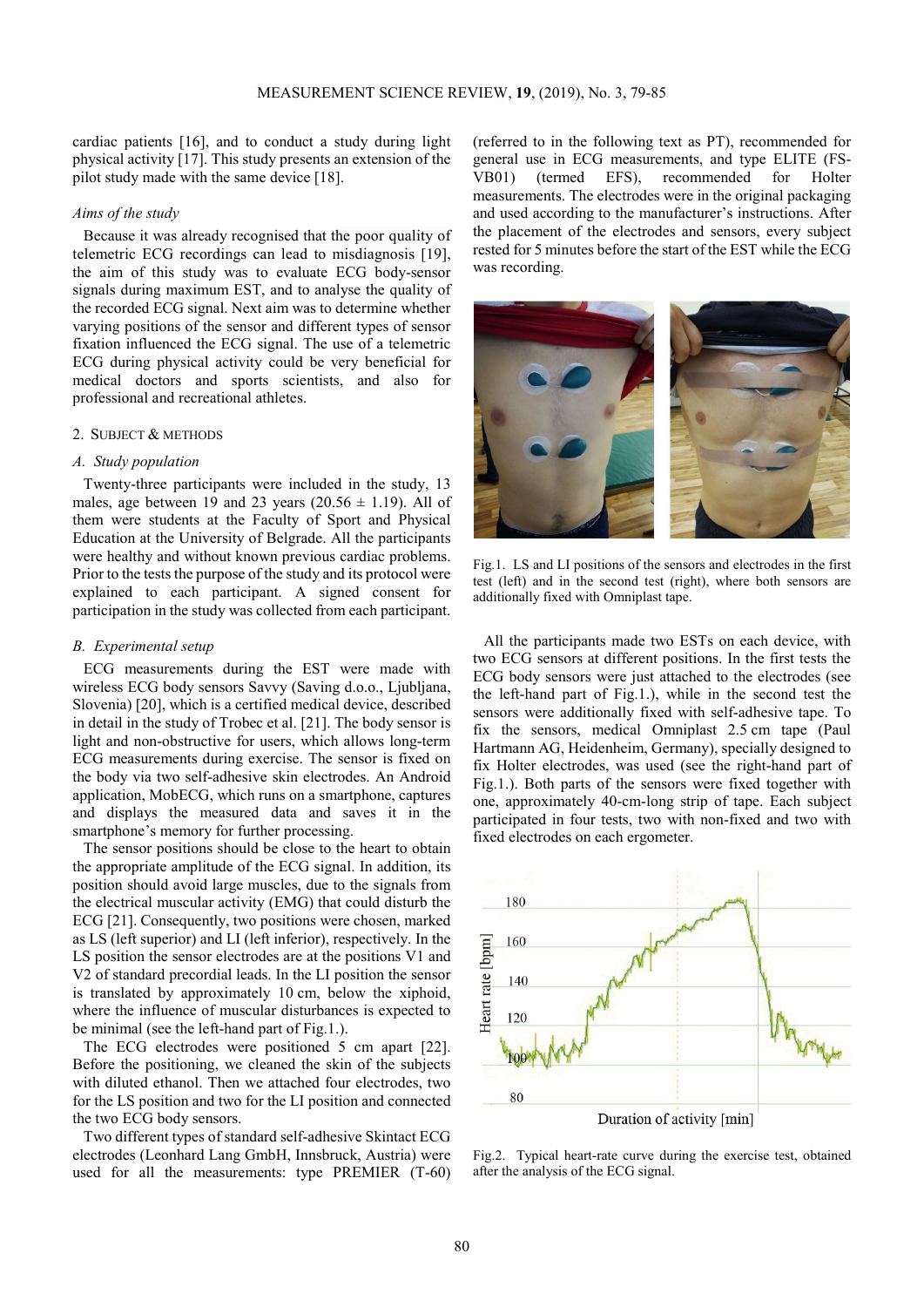The measured ECG data were continuously stored in the mobile-phone memory and transferred after the completion of the measurements to a personal computer. The subsequent ECG analysis was made with medically certified Holter interpretation software QuickReader® AFT-1000 (Holter Supplies, Paris, France) that provides automatic medical analysis, and an efficient visual inspection of the interpretation results. All the ECG measurements were grouped in folders, named with depersonalized identifications of the analysed subjects. A screenshot of a typical heart-rate (HR) signal in beats-per-minute (BPM), and QRS detection is shown in Fig.2.

The computerized heart-rate analysis was successful for most of the time during the ESTs, with a typical example in the left-hand panel of Fig.3., shown with a 2D waterfall plot. Most of the difficulties with the correct QRS detection appeared in the vicinity of the limit of the subjects' tolerance. Therefore, all the measurements and the results were also visually examined by a medical doctor. During the visual inspection we also found erroneously detected QRS complexes, using the Holter interpretation software, often because of the excessive artefacts that come from the intense activity (right-hand part of Fig.3.).



Fig.3. Templates of the detected QRS complexes made automatically by the Holter interpretation software QuickReader. An example of two identical QRS complexes: in the left-hand panel correctly interpreted as a correct QRS (green colour), in the righthand panel wrongly interpreted as a non-correct QRS (red colour).

#### *C. Exercise stress test protocol*

The RAMP protocol with linear intensity increments to the point of exhaustion was used in all the ESTs [23]. The RAMP protocol on the treadmill starts with the speed of 5 km/h for females and 7 km/h for males. The running speed increases by 1 km/h after every minute, until the point of exhaustion. On the cycle ergometer, the RAMP protocol starts with a load of 50 W for females and 75 W for males. The cycling speed of 60-70 rpm was the same for all the subjects during the whole test. The load increases by 25 W after every minute, until the point of exhaustion.

#### *D. Measurement protocol*

Every participant made four ESTs on two different ergometers over four different days. Two ESTs with fixed and non-fixed ECG sensors were made on a treadmill and two on a cycle ergometer. Before performing the ESTs, the electrodes and sensors were positioned at the LI and LS positions and the participants sat down and waited for 5 minutes, while the ECG was recorded. After 5 minutes the participant started with the EST on the treadmill or on the cycle ergometer. When the EST was finished the participant sat down and rested for 5 minutes, while the ECG was still recording. The next day the participant took part in a second test on the same device. In the second test both sensors were fastened with self-adhesive tape. The ECG recording protocol was the same as on the previous day. The next pair of ESTs, on a second device, under the same protocol, was performed in the next 2 days. The study was conducted in accordance with the ethical standards of the Faculty of Sport and Physical Education (IRB approval No. 02-1359/18-2), University of Belgrade, and the Helsinki Declaration.

#### *E. Statistical analysis*

Descriptive statistics were calculated for all the measurements and their parameters, e.g. the speed of running on the treadmill, the maximum load on the cycle ergometer, the percentage of correctly detected heart beats, etc. Because the descriptive statistics indicate differences between the ECG measurements, an ANOVA analysis was used to obtain more detailed results.

Using the ANOVA, we compared the ECG signals from the first and second tests (non-fixed versus fixed sensors), and from two different positions. First, Mauchly's test of sphericity was made for both devices. The sphericity is violated if p < 0.05; in this case the Greenhouse-Geisser or Huyhn-Feldt correction of degrees of freedom was used [24]. If the Greenhouse-Geisser result is <0.75, the Greenhouse-Geisser correction is used, or else, for >0.75, the Huyhn-Feldt correction of degrees of freedom is used [24]. If the ANOVA shows the differences between the measurements, a Least Significant Difference (LSD) post-hoc analysis is made. The significance level of the statistical analysis was set to  $p < 0.05$ [25]. The statistical analysis was conducted using IBM SPSS Statistics 20 software.

## 3. RESULTS

The presented results focus on the statistical analysis of the ECG measurements, giving emphasis on the quality of the ECG signal during the ESTs.

#### *ECG measurements*

Maximal speed of running was  $15.22 \pm 1.57$  km/h, while maximal load on bicycle ergometer was 210.87±44.48 W. Table 1. and Table 2. present descriptive statistics of the treadmill and the cycle ergometer tests for all the positions and the electrodes' fixation options, with the percentage of ECG signal of sufficient quality. All the available parameters, listed in Table 1., are presented as a mean and a standard deviation  $(± SD)$ . The results reflect the substantial differences between the positions and the fixation methods.

Because the results from Table 1. show differences between the measured parameters, we proceed with the ANOVA analysis. Based on the tests of sphericity, the appropriate correction of degrees of freedom was used for every test, as shown in Table 2. All the results with significant differences between each of the relevant parameters are marked by an asterisk.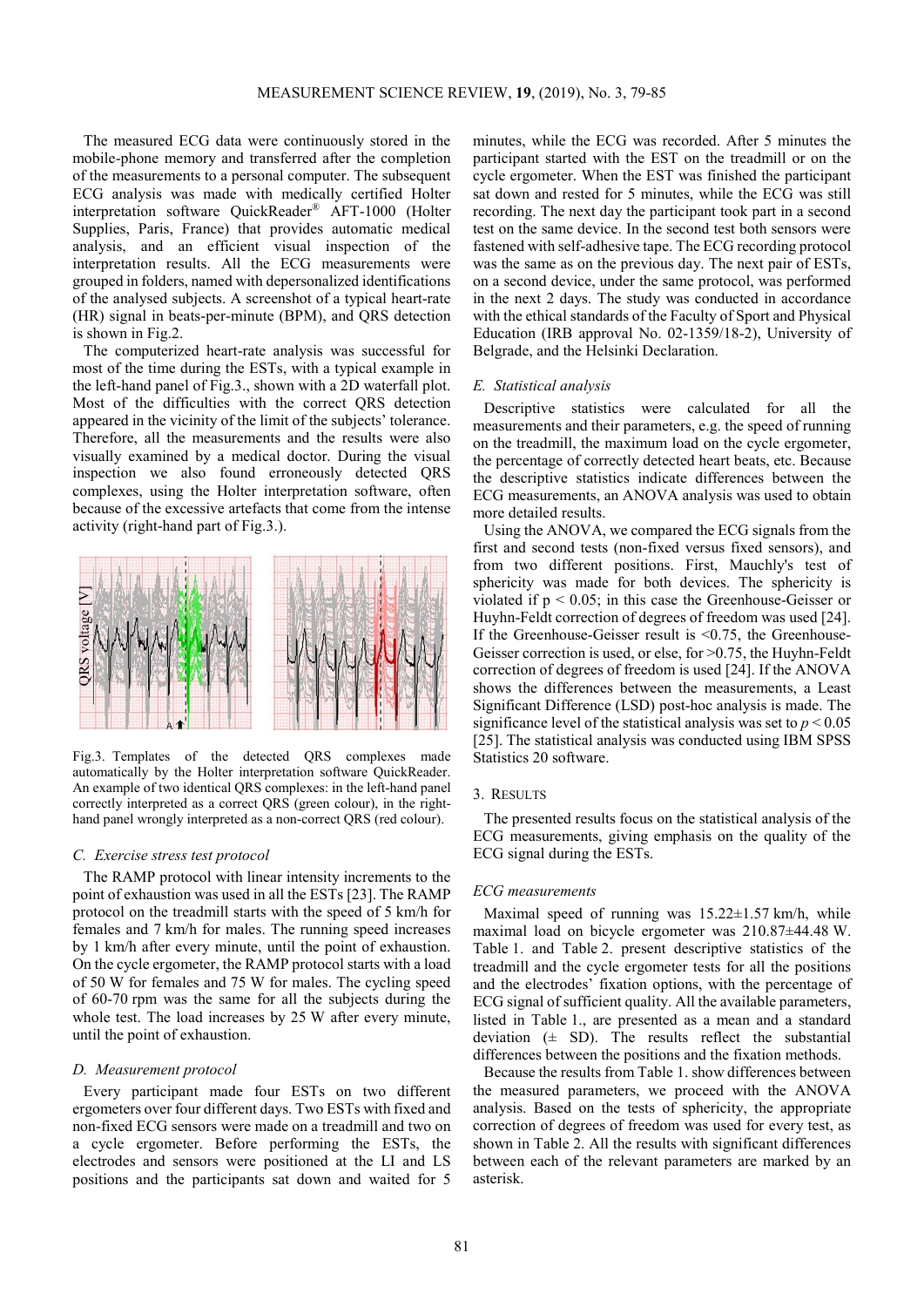| Sensor<br>position &<br>fixation |     | Detected QRS | False positive<br>QRS | False negative<br>detection | detection<br>software<br>Correct | assessable HR<br>Load with still<br>$\text{km/h}$ | Percentage of<br>acceptable<br>signal |
|----------------------------------|-----|--------------|-----------------------|-----------------------------|----------------------------------|---------------------------------------------------|---------------------------------------|
| Mean                             | ALL | 1797.20      | 166.61                | 122.11                      | 44.49                            | 11.25                                             | 73.01                                 |
|                                  | LS  | 1647.57      | 169.70                | 99.22                       | 70.48                            | 9.13                                              | 58.88                                 |
|                                  | LI  | 1823 13      | 178.96                | 145.43                      | 33.52                            | 11.48                                             | 73 34                                 |
|                                  | LSP | 1709.74      | 147.35                | 82.22                       | 65.09                            | 9.43                                              | 62.18                                 |
|                                  | LIP | 2008.35      | 170.43                | 161.57                      | 8.87                             | 14.96                                             | 97.64                                 |
|                                  | ALL | 521.61       | 226.27                | 191.55                      | 86.80                            | 3.73                                              | 22.87                                 |
|                                  | LS  | 568.94       | 255.78                | 172.75                      | 121.07                           | 3.11                                              | 18.56                                 |
| 럲                                | LI  | 428.66       | 261.99                | 249.67                      | 54.24                            | 3.95                                              | 22.42                                 |
|                                  | LSP | 476.81       | 197.07                | 140.15                      | 100.10                           | 2.43                                              | 17.19                                 |
|                                  | LIP | 558.48       | 195.70                | 188.53                      | 30.72                            | 1.94                                              | 7.48                                  |
| Sensor<br>position &<br>fixation |     |              |                       |                             |                                  |                                                   |                                       |
|                                  |     | Detected (   | False positive<br>QRS | False negative<br>detection | detection<br>software<br>Correct | Load with still<br>assessable HR<br>≥             | Percentage of<br>acceptable<br>sıgnal |
|                                  | ALL | 1994.20      | 43.12                 | 38.62                       | 4.50                             | 191.03                                            | 90.60                                 |
|                                  | LS  | 1808.39      | 16.57                 | 1.09                        | 15.48                            | 160.87                                            | 75.92                                 |
|                                  | LI  | 2115.91      | 52.13                 | 51.30                       | 0.83                             | 210.87                                            | 100                                   |
| Meau                             | LSP | 1881.74      | 9.35                  | 7.78                        | 1.57                             | 181.52                                            | 87.79                                 |
|                                  | LIP | 2170.74      | 94.43                 | 94.30                       | 0.13                             | 210.87                                            | 100                                   |
|                                  | ALL | 355.45       | 150.86                | 148.38                      | 31.44                            | 54.29                                             | 17.49                                 |
|                                  | LS  | 314.87       | 63.59                 | 1.65                        | 62.51                            | 59.75                                             | 22.26                                 |
|                                  | LI  | 349.57       | 169.11                | 169.03                      | 2.74                             | 44.48                                             | 0.00                                  |
| ₹S                               | LSP | 340.26       | 31.30                 | 31.51                       | 2.25                             | 52.88                                             | 18.32                                 |

Table 1. Descriptive statistics of the treadmill (upper table) and the cycle ergometer test (bottom table).

# Table 2. ANOVA test of within-subject effects based on the sphericity analysis.

| <b>Treadmill</b>                 |                               |          | <b>Cycle Ergometer</b>         |          |  |
|----------------------------------|-------------------------------|----------|--------------------------------|----------|--|
| Parameter                        | F-value                       | p-value  | F-value                        | p-value  |  |
| Detected QRS                     | F(2.018, 44.392)<br>$= 3.559$ | $0.036*$ | F(2.669, 58.720)<br>$= 21.821$ | $0.000*$ |  |
| False positive<br>QRS            | F(2.124, 46.730)<br>$= 0.107$ | 0.909    | F(1.528, 33.681)<br>$= 2.017$  | 0.158    |  |
| False negative<br>detection      | $F(3, 66) = 0.927$            | 0.433    | F(1.540, 33.870)<br>$= 2.580$  | 0.103    |  |
| Correct<br>software<br>detection | F(1.822, 40.084)<br>$= 4.615$ | $0.018*$ | F(1.006, 22.124)<br>$= 1.264$  | 0.273    |  |
| Load with still<br>assessable HR | $F(3, 66) = 22.282$           | $0.000*$ | $F(3, 66) = 16.636$            | $0.000*$ |  |

Table 3. Pairwise LSD comparison test.

|                    | <b>Treadmill</b> |     |         |            | <b>Cycle Ergometer</b> |         |  |  |
|--------------------|------------------|-----|---------|------------|------------------------|---------|--|--|
| Parameter          |                  |     | p-value |            |                        | p-value |  |  |
|                    | LIP              | LS  | 0.037   | LS         | LI                     | 0.000   |  |  |
| Detected           |                  |     |         |            | LIP                    | 0.000   |  |  |
| <b>ORS</b>         |                  | LSP | 0.029   | LI         | LSP                    | 0.002   |  |  |
|                    |                  |     |         | <b>LSP</b> | LIP                    | 0.000   |  |  |
| Correct            | LI               | LS  | 0.049   |            |                        |         |  |  |
| software           |                  | LIP | 0.031   |            |                        |         |  |  |
| detection          | LIP              | LSP | 0.012   |            |                        |         |  |  |
|                    | LI               | LS  | 0.019   | LS         | LI                     | 0.000   |  |  |
| Load with<br>still | LIP              | LI  | 0.000   |            | LSP                    | 0.011   |  |  |
| assessable         |                  |     |         |            | LIP                    | 0.000   |  |  |
| HR.                |                  | LS  | 0.000   | <b>LSP</b> | LI                     | 0.003   |  |  |
|                    |                  | LSP | 0.000   |            | LIP                    | 0.003   |  |  |

In order to see an alternative practical view of the statistics, the results can be obtained with a tabular presentation for the different activity levels. The final speed on the treadmill was, for females, between 12 and 16 km/h, and for males, between 15 and 19 km/h. The maximum load on the cycle ergometer was, for females, between 150 and 225 W, and for males, between 200 and 325 W. The percentages of the ECG signal that had acceptable quality at different speeds of running on the treadmill, and load on the cycle ergometer, are shown in Table 4. and Table 5., respectively. Note that the percentage was calculated only from the number of participants that reached the selected activity level (#partic).

The results from Table 4. show that for the treadmill the signal was acceptable in the range between 90 % and 100 %. We see again that the fixed electrodes in position LIP provide the best results on both devices. On both devices, the LI position is better than the LS position. Note that on the treadmill, the measurements that were not acceptable at the maximum running speed were recorded using the EFS electrodes. On the cycle ergometer, the positions LI and LIP are advantageous, with all recorded measurements being acceptable (Table 5.).

Next, we proceeded with the LSD post-hoc analysis in order to obtain the details of these differences (see Table 3.). The post-hoc LSD analysis showed significant differences between the Detected QRS in the positions LIP and LS, and between the LIP and LSP on the treadmill, and also between the positions LS and LI, LS and LIP, LI and LSP, and between LSP and LIP on the cycle ergometer. Correct software detection was significantly different between the positions LI and LS, LI and LIP, and LIP and LSP on the treadmill. The load with the still-assessable HR was significantly different between the positions LI and LS, LIP and LI, LIP and LS and between LIP and LSP on the treadmill, and between positions LS and LI, LS and LSP, LS and LIP, LSP and LI, and LSP and LIP on the cycle ergometer.

Legend: LS and LI - two positions for non-fixed ECG sensors; LSP and LIP - two positions for fixed ECG sensors; ALL – average of LS, LI, LSP and LIP, SD – standard deviation; QRS – depolarization waves of the ECG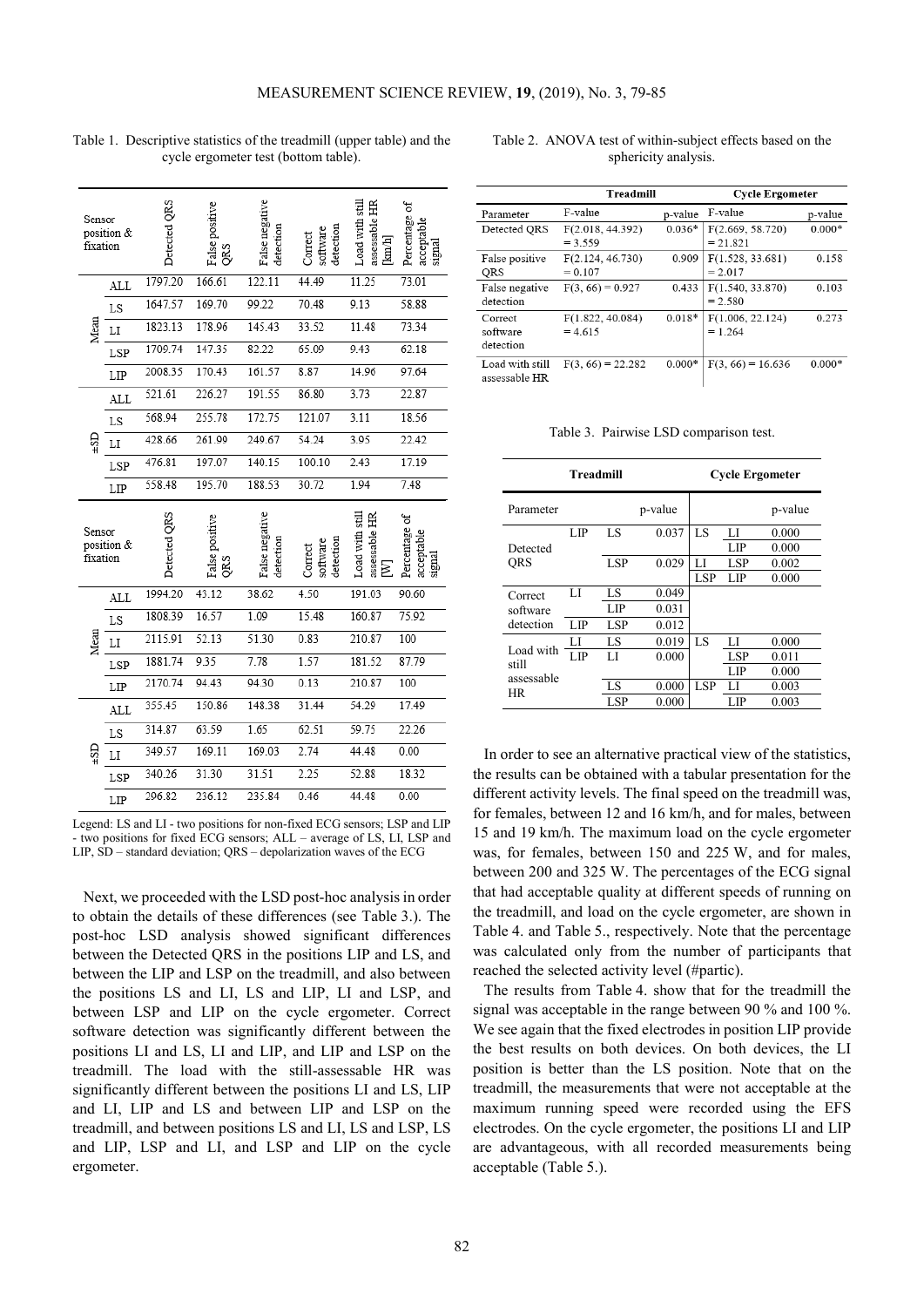|                  |         | Treadmill |      |              |      |
|------------------|---------|-----------|------|--------------|------|
| Running<br>speed | #partic | LS        | LI   | <b>LSP</b>   | LIP  |
| 5                | 23      | 100       | 100  | 100          | 100  |
| 6                | 23      | 100       | 100  | 100          | 100  |
| 7                | 23      | 91.3      | 100  | 100          | 100  |
| 8                | 23      | 78.3      | 87   | 82.6         | 100  |
| 9                | 23      | 43.5      | 60.9 | 43.5         | 100  |
| 10               | 23      | 17.4      | 52.2 | 43.5         | 100  |
| 11               | 23      | 13        | 52.2 | 26.1         | 95.7 |
| 12               | 23      | 13        | 47.8 | 17.4         | 95.7 |
| 13               | 20      | 14.3      | 38.1 | 14.3         | 95.2 |
| 14               | 19      | 15        | 40   | 10           | 90   |
| 15               | 17      | 11.8      | 47.1 | 11.8         | 94.1 |
| 16               | 13      | 16.7      | 41.7 | $\mathbf{0}$ | 100  |
| 17               | 3       | 50        | 100  | $\mathbf{0}$ | 100  |
| 18               | 1       | 100       | 100  | $\mathbf{0}$ | 100  |
| 19               | 1       | 100       | 100  | 0            | 100  |
|                  |         |           |      |              |      |

Table 4. Percentage of the ECG signal of acceptable quality at different running speeds [km/h] on the treadmill.

Table 5. Percentage of the ECG signal of acceptable quality at different loads [W] on the cycle ergometer.

| <b>Cycle Ergometer</b> |                |      |     |      |     |  |
|------------------------|----------------|------|-----|------|-----|--|
| Maximal<br>load        | #partic        | LS   | LI  | LSP  | LIP |  |
| 50                     | 23             | 100  | 100 | 100  | 100 |  |
| 75                     | 23             | 100  | 100 | 100  | 100 |  |
| 100                    | 23             | 95.7 | 100 | 100  | 100 |  |
| 125                    | 23             | 78.3 | 100 | 87   | 100 |  |
| 150                    | 23             | 56.5 | 100 | 82.6 | 100 |  |
| 175                    | 19             | 42.1 | 100 | 73.7 | 100 |  |
| 200                    | 15             | 46.7 | 100 | 60   | 100 |  |
| 225                    | 13             | 28.6 | 100 | 42.9 | 100 |  |
| 250                    | 5              | 33.3 | 100 | 33.3 | 100 |  |
| 275                    | $\overline{2}$ | 50   | 100 | 50   | 100 |  |
| 300                    | 1              | 100  | 100 | 100  | 100 |  |
| 325                    | 1              | 100  | 100 | 100  | 100 |  |

# 4. DISCUSSION

This research confirms that a wireless ECG body sensor can be used for non-obstructive measurements of an ECG during cycling and running on ergometers in laboratory conditions or during fitness training. The aim of this study was to test the hypothesis of whether wireless ECG body sensors can be used for an EST. The results show that the ECG body sensor is very useful for an EST on a cycle ergometer. On a treadmill the ECG sensor provides adequate results for running speeds up to 15 km/h, on average, but often a running speed above this value also provides an adequate ECG signal, mostly dependent of the sensor's position and the fixation method.

In this study we analysed approximately 61 hours of ECG signals, and the statistical analysis showed the differences between the non-fixed and the fixed ECG sensors in both positions on the treadmill, and on the cycle ergometer at the position LS, while at the position LI the results were at the maximum level with a non-fixed and a fixed sensor. We found significant differences between the results of the Detected QRS and the Load with the still-assessable HR on both ergometers, and in the Correct software detection on the treadmill. The post-hoc analysis precisely detected the significant differences between the results. The analysis of the results confirmed that the ECG signal was better detected on both devices with the sensor in position LI. The final analysis on the treadmill showed the percentage of the ECG signal at position LIP, which was of acceptable quality at the level of 97.64 %, while on the cycle ergometer both tests, with the non-fixed and the fixed sensor at position LI, provided ECG signal at the 100 % level. As we expected, the results at position LS were not as good, because muscle activity [21], and shoulder movement influenced the results at position LS much more than at position LI. The ECG signal at position LS on the treadmill was acceptable in the range between 58.88 % and 62.18 %, and on the cycle ergometer signal was acceptable in the range between 75.92 % and 87.79 %. These results show significant improvement of the results presented in the study by Takalokastari et al. [26], where it was shown that on the treadmill during running 60 % of the signal was of moderate or good quality, while on the cycle ergometer 73 % of the signal was of moderate or good quality. They reported that 79 % of the ECG signal on the treadmill was of moderate or good quality in the Nordic walking test. In that study various types of ECG devices with different electrode positions were used. The studies by Shen et al. [27], and by Valchinov et al. [28] reported that the ECG signal was of adequate quality during resting, walking, or jogging, but there were some small motion artefacts present during running or jumping activities. In our preliminary pilot study [18] it was shown that the particular wireless ECG body sensor can correctly detect ECG signal on a cycle ergometer; however, on the treadmill the test signal was of adequate quality for running speeds of up to 13.5 km/h, while in the presented study it was of adequate quality up to 14.96 km/h. The pilot study showed that the applied methodology used for the sensor's fixation on the treadmill was not appropriate, because both parts of the sensor were fixed separately, and the ECG signal was not optimally detected. In the presented study an improved methodology of sensor fixation was used, i.e. a wider fixation tape was stretched over both electrodes. These results confirm the hypothesis that it is possible to measure ECG signal with ECG body sensors during sports activities and that sensor position and fixation influence the results. This leads to the conclusion that attention must be paid to the position of the ECG sensor and the sensor's fixation before physical activity.

The diagnostic ability of the ECG body sensor, used in this study, has been compared in various previous pilot studies with other similar devices [21] and with standard 12-lead ECG [21]. Even that the standard 12-lead ECG is a golden standard for detecting arrhythmias and myocardial ischemia or infarction [29], ECG body sensor, even so simple, can also detect most of the arrhythmic events, e.g. atrial or ventricular fibrillation, exstrasystole, tachycardias, bradycardias, etc.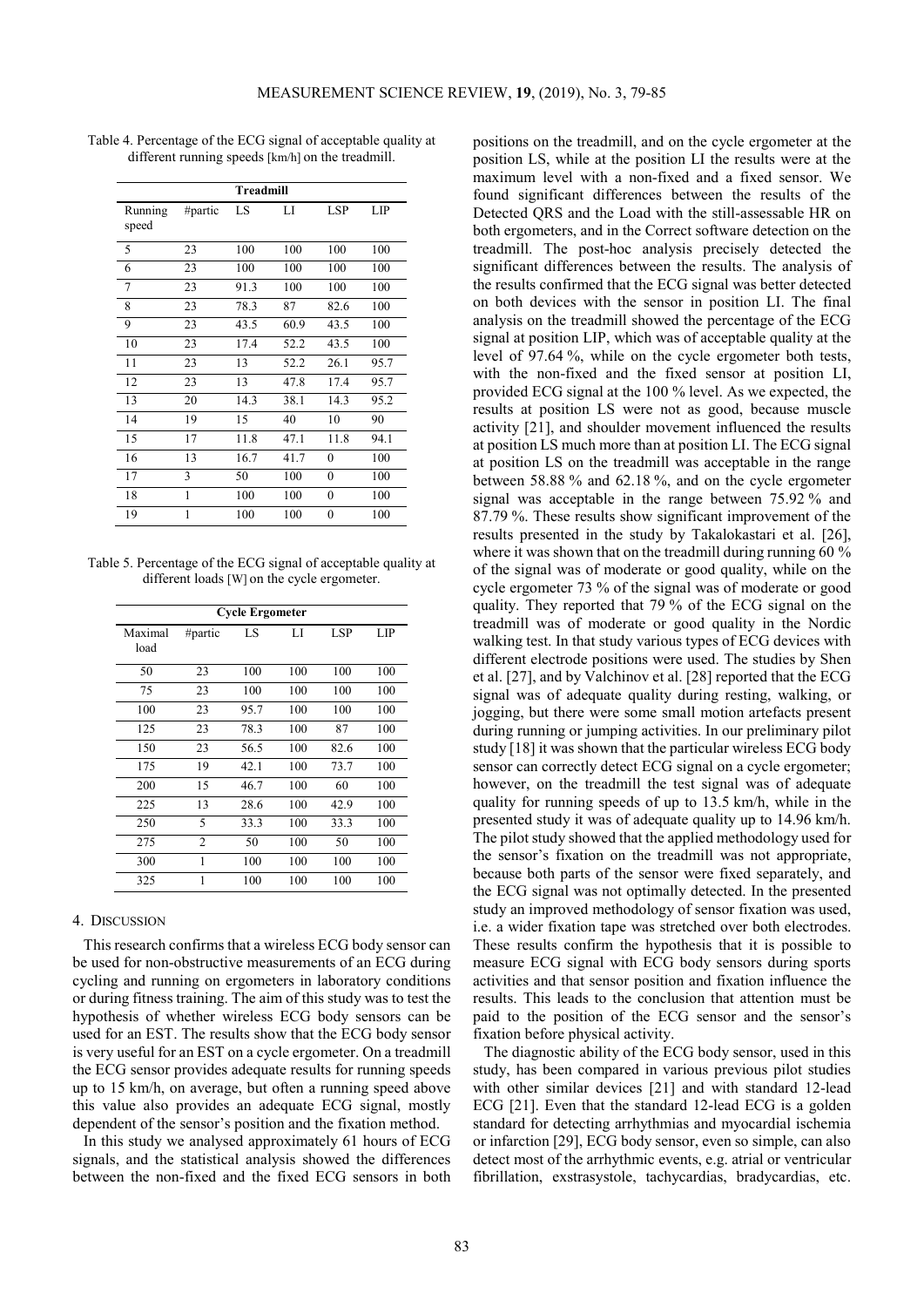However, if using a single-channel only, it has serious limitations in detection of ischemia, e.g. it is not possible to accurately assess ST denivelations. In cases with suspected myocardial ischemia, further analysis with 12-lead ECG is obligatory.

Because the primary goal of this study was not to detect cardiac disease but to find out whether the sensor provides optimal ECG measurement during maximal physical activity, where the noise of the ECG signal is the highest because of the muscle activity [21], and because of the maximal speed of running [30], we chose a homogeneous group of healthy young participants with a small age spread who were at the highest level of physical condition. Future laboratory studies should include a more heterogeneous age group of participants with potential cardiac problems. However, another analysis in the field tests should also be made to see if this sensor can be used during physical activity in regular conditions.

The analysed measurement methodology cannot completely replace the EST in the laboratory, but the obtained results can provide basic information about the heart rhythm's status. In the case of any detected abnormality the users can be directed to further diagnostics with a standard stress test and medical personnel.

## 5. CONCLUSION

The presented results are a motivation for further study, measuring the ECG during regular sports activities or in field tests. With such a telemetric approach it might be possible, to the best of our knowledge for the first time, to routinely measure ECG signals in real conditions, e.g. when users are cycling or running in nature, during a significant activity. In the presented study an appropriate method of sensor fixation was found; however, for tests during regular activities alternative types of fixation, e.g. an ECG sensor on a belt, should be verified in order to prevent extensive movement of the sensor during sports activities.

## ACKNOWLEDGMENT

This work was supported in part by the Slovenian Research Agency under Grant P2-0095, and by the Ministry of Science of Serbia under Grant 41022.

# **REFERENCES**

- [1] Marijon, E., Tafflet, M., Celermajer, D.S., Dumas, F., Perier, M.C., et al. (2011). Sports-related sudden death in the general population. *Circulation*, 124, 672-681.
- [2] Thompson, P.D., Franklin, B.A., Balady, G.J., Blair, S.N, Corrado, D., et al. (2007). Exercise and acute cardiovascular events placing the risks into perspective. A scientific statement from the American Heart Association Councilon Nutrition, Physical Activity, and Metabolism and the Councilon Clinical Cardiology. *Circulation,* 115, 2358-2368.
- [3] Popović, D., Brkić, P., Nešić, D., Stojiljković, S., Šćepanović, L., Ostojić, M. (2007). Elektrofiziološke karakteristike sportskog srca. *Medicinski Pregled,* 60 (3-4), 156-159. (in Croatian)
- [4] Link, M.S., Homoud, M.K., Wang, P.J., Estes, N.A. (2001). Cardiac arrhytmias in the athlete. *Cardiology in Review,* 9 (1), 21-30.
- [5] Corrado, D., Basso, C., Buja, G., Nava, A., Rossi, G., Thiene, G. (2001). Right bundle branch block, right precordial ST segment elevation, and sudden death in young people. *Circulation*, 103, 710-717.
- [6] Ferguson, C.M., Myers, J., Froelicher, V.F. (2001). Overview of exercise testing*.* In *Exercise and Sports Cardiology*. McGraw-Hill, 71-109.
- [7] Amit, G., Granot, Y., Abboud, S. (2014). Quantifying QRS changes during myocardial ischemia. Insights from high frequency electrocardiography. *Journal of Electrocardiology,* 47, 505-511.
- [8] Sharif, S., Alway, S.E. (2016). The diagnostic value of exercise stress testing for cardiovascular disease is more than just st segment changes. A review. *Journal of Integrative Cardiology*, 2 (4), 341-355.
- [9] Banerjee, A., Newman, D.R., Van den Bruel, A., Heneghan, C. (2012). Diagnostic accuracy of exercise stress testing for coronary artery disease. A systematic review and meta-analysis of prospective studies. *International Journal of Clinical Practice,* 66, 477-492.
- [10] Chevalier, L., Hajjar, M., Douard, H., Charief, A., Dindard, J.M., et al. (2009). Sports-related acute cardiovascular events in a general population. A French prospective study. *European Journal of Cardiovascular Prevention and Rehabilitation*, 16, 365-370.
- [11] Marijon, E., Uy-Evanado, A., Reinier, K., Teodorescu, C., Narayanan, K., Jouven, X., Gunson, K., Jui, J., Chugh, S.S. (2015). Sudden cardiac arrest during sports activity in middle age. *Circulation*, 131, 1384-1391.
- [12] Chandra, N., Bastiaenen, R., Papadakis, M., Sharma, S. (2013). Sudden cardiac death in young athletes. Practical challenges and diagnostic dilemmas. *Journal of the American College of Cardiology*, 61, 1027-1040.
- [13] Corrado, D., Schmied, C., Basso, C., Borjesson, M., Schiavon, M., Pelliccia, A., Vanhees, L., Thiene, G. (2011). Risk of sports: Do we need a pre-participation screening for competitive and leisure athletes? *European Heart Journal*, 32, 934-944.
- [14] Drezner, J.A., Courson, R.W., Roberts, W.O., Mosesso, V.N., Link, M.S., Maron, B.J. (2007). Inter-association task force recommendations on emergency preparedness and management of sudden cardiac arrest in high school and college athletic programs: A consensus statement. *Journal of Athletic Training,* 42, 143-158.
- [15] Casa, D.J., Guskiewicz, K.M., Anderson, S.A., Courson, R.W., Heck, J.F., et al. (2012). National athletic trainers' association position statement: Preventing sudden death in sports. *Journal of Athletic Training,* 47 (1), 96-118.
- [16] Jan, M., Trobec, R. (2017). Long-term follow-up case study of atrial fibrillation after treatment. In *40th International Convention on Information and Communication Technologies, Electronics and Microelectronics (MIPRO)*, Opatija, Croatia. IEEE, 297-302.